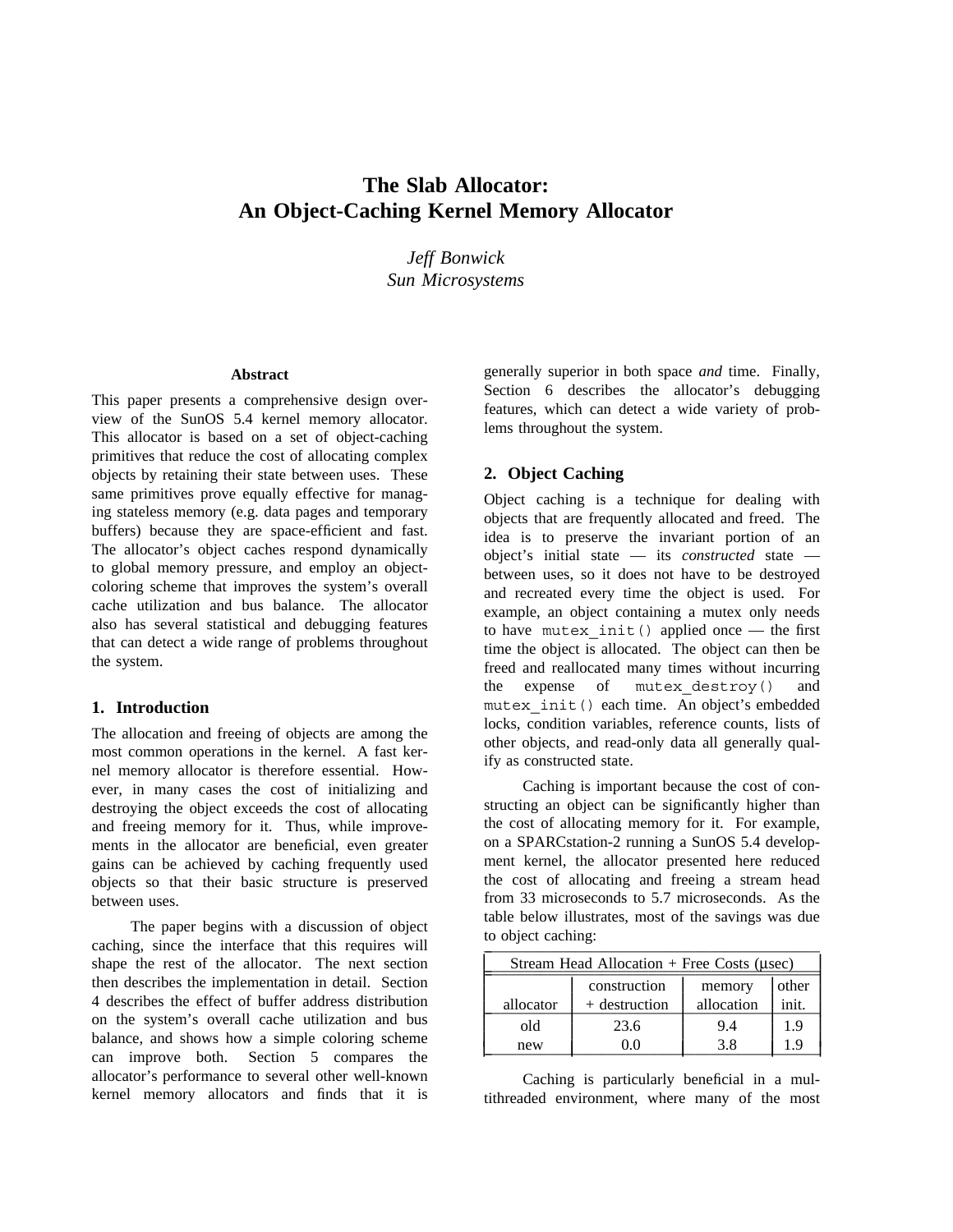frequently allocated objects contain one or more embedded locks, condition variables, and other constructible state.

The design of an object cache is straightforward:

### **To allocate an object:**

```
if (there's an object in the cache)
   take it (no construction required);
else {
   allocate memory;
   construct the object;
}
```
# **To free an object:**

return it to the cache (no destruction required);

### **To reclaim memory from the cache:**

take some objects from the cache; destroy the objects; free the underlying memory;

An object's constructed state must be initialized only once — when the object is first brought into the cache. Once the cache is populated, allocating and freeing objects are fast, trivial operations.

# **2.1. An Example**

Consider the following data structure:

```
struct foo {
   kmutex t foo lock;
   kcondvar_t foo_cv;
   struct bar *foo barlist;
   int foo_refcnt;
};
```
Assume that a foo structure cannot be freed until there are no outstanding references to it (foo refcnt  $== 0$ ) and all of its pending bar events (whatever they are) have completed (foo barlist  $==$  NULL). The life cycle of a dynamically allocated foo would be something like this:

```
foo = kmem_alloc(sizeof (struct foo),
    KM_SLEEP);
mutex_init(&foo->foo_lock, ...);
cv_init(&foo->foo_cv, ...);
foo->foo_refcnt = 0;
foo->foo barlist = NULL;
use foo;
```

```
ASSERT(foo->foo_barlist == NULL);
ASSERT(foo->foo_refcnt == 0);
cv_destroy(&foo->foo_cv);
mutex_destroy(&foo->foo_lock);
kmem free(foo);
```
Notice that between each use of a foo object we perform a sequence of operations that constitutes nothing more than a very expensive no-op. All of this overhead (i.e., everything other than ''use foo'' above) can be eliminated by object caching.

# **2.2. The Case for Object Caching in the Central Allocator**

Of course, object caching can be implemented without any help from the central allocator — any subsystem can have a private implementation of the algorithm described above. However, there are several disadvantages to this approach:

- (1) There is a natural tension between an object cache, which wants to keep memory, and the rest of the system, which wants that memory back. Privately-managed caches cannot handle this tension sensibly. They have limited insight into the system's overall memory needs and *no* insight into each other's needs. Similarly, the rest of the system has no knowledge of the existence of these caches and hence has no way to ''pull'' memory from them.
- (2) Since private caches bypass the central allocator, they also bypass any accounting mechanisms and debugging features that allocator may possess. This makes the operating system more difficult to monitor and debug.
- (3) Having many instances of the same solution to a common problem increases kernel code size and maintenance costs.

Object caching requires a greater degree of cooperation between the allocator and its clients than the standard kmem\_alloc(9F)/kmem\_free(9F) interface allows. The next section develops an interface to support constructed object caching in the central allocator.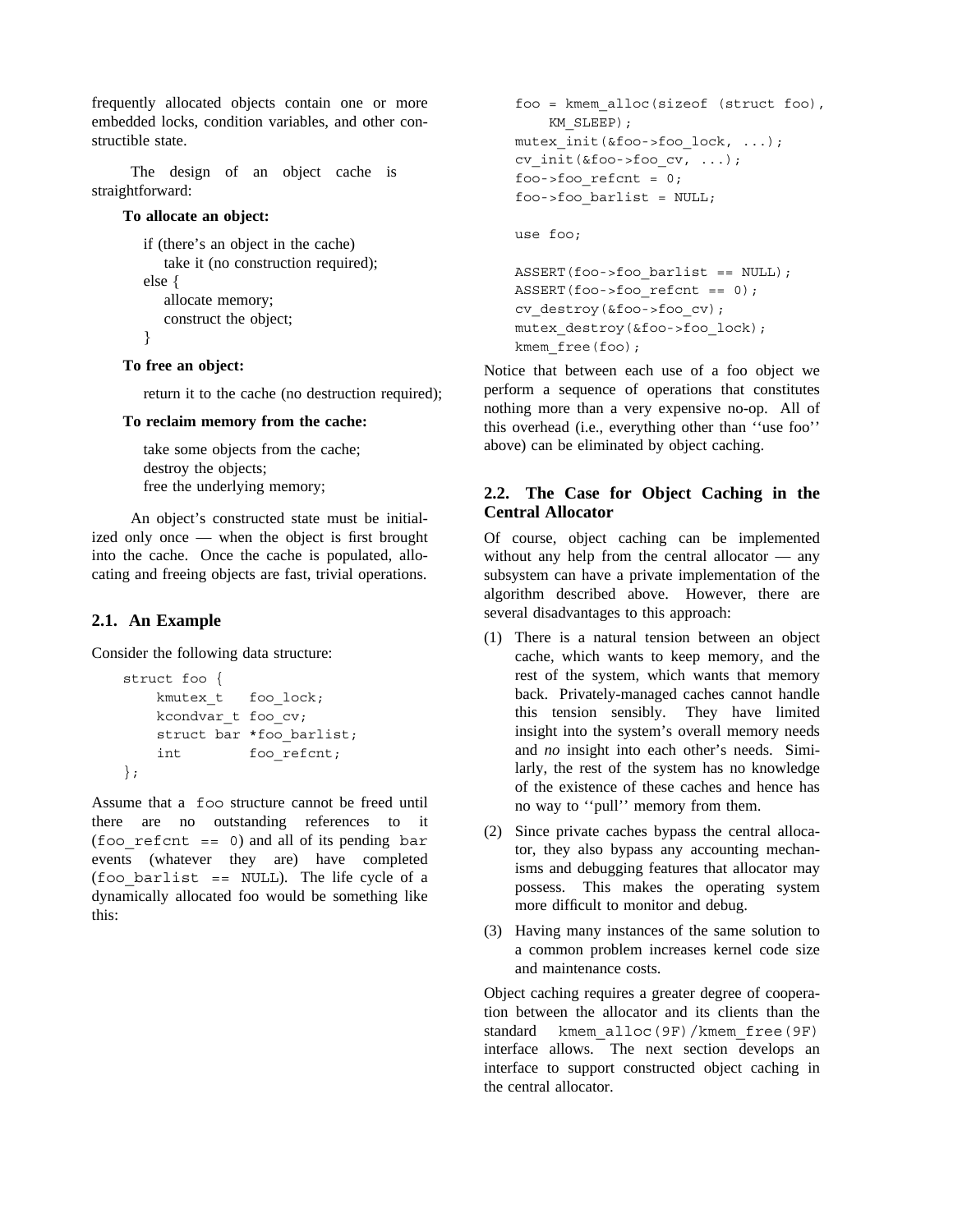### **2.3. Object Cache Interface**

The interface presented here follows from two observations:

- (A) Descriptions of objects (name, size, alignment, constructor, and destructor) belong in the clients — not in the central allocator. The allocator should not just ''know'' that sizeof (struct inode) is a useful pool size, for example. Such assumptions are brittle [Grunwald93A] and cannot anticipate the needs of third-party device drivers, streams modules and file systems.
- (B) Memory management policies belong in the central allocator — not in its clients. The clients just want to allocate and free objects quickly. They shouldn't have to worry about how to manage the underlying memory efficiently.

It follows from (A) that object cache creation must be client-driven and must include a full specification of the objects:

```
(1) struct kmem_cache *kmem_cache_create(
     char *name,
     size_t size,
     int align,
     void (*constructor)(void *, size_t),
     void (*destructor)(void *, size_t));
```
Creates a cache of objects, each of size size, aligned on an align boundary. The alignment will always be rounded up to the minimum allowable value, so align can be zero whenever no special alignment is required. name identifies the cache for statistics and debugging. constructor is a function that constructs (that is, performs the one-time initialization of) objects in the cache; destructor undoes this, if applicable. The constructor and destructor take a size argument so that they can support families of similar caches, e.g. streams messages. kmem cache create returns an opaque descriptor for accessing the cache.

Next, it follows from (B) that clients should need just two simple functions to allocate and free objects:

```
(2) void *kmem_cache_alloc(
     struct kmem_cache *cp,
     int flags);
```
Gets an object from the cache. The object will be in its constructed state. flags is either KM SLEEP or KM NOSLEEP, indicating whether it's acceptable to wait for memory if none is currently available.

(3) void kmem\_cache\_free( struct kmem cache \*cp, void \*buf);

> Returns an object to the cache. The object must still be in its constructed state.

Finally, if a cache is no longer needed the client can destroy it:

```
(4) void kmem_cache_destroy(
     struct kmem cache *cp);
```
Destroys the cache and reclaims all associated resources. All allocated objects must have been returned to the cache.

This interface allows us to build a flexible allocator that is ideally suited to the needs of its clients. In this sense it is a ''custom'' allocator. However, it does not have to be built with compile-time knowledge of its clients as most custom allocators do [Bozman84A, Grunwald93A, Margolin71], nor does it have to keep guessing as in the adaptive-fit methods [Bozman84B, Leverett82, Oldehoeft85]. Rather, the object-cache interface allows clients to specify the allocation services they need on the fly.

# **2.4. An Example**

}

This example demonstrates the use of object caching for the ''foo'' objects introduced in Section 2.1. The constructor and destructor routines are:

```
void
foo_constructor(void *buf, int size)
{
    struct foo *foo = buf;
    mutex_init(&foo->foo_lock, ...);
    cv_init(&foo->foo_cv, ...);
    foo->foo\_refcnt = 0;foo->foo_barlist = NULL;
}
void
foo_destructor(void *buf, int size)
{
    struct foo *foo = buf;
    ASSERT(foo->foo_barlist == NULL);
    ASSERT(foo->foo_refcnt == 0);
    cv_destroy(&foo->foo_cv);
    mutex_destroy(&foo->foo_lock);
```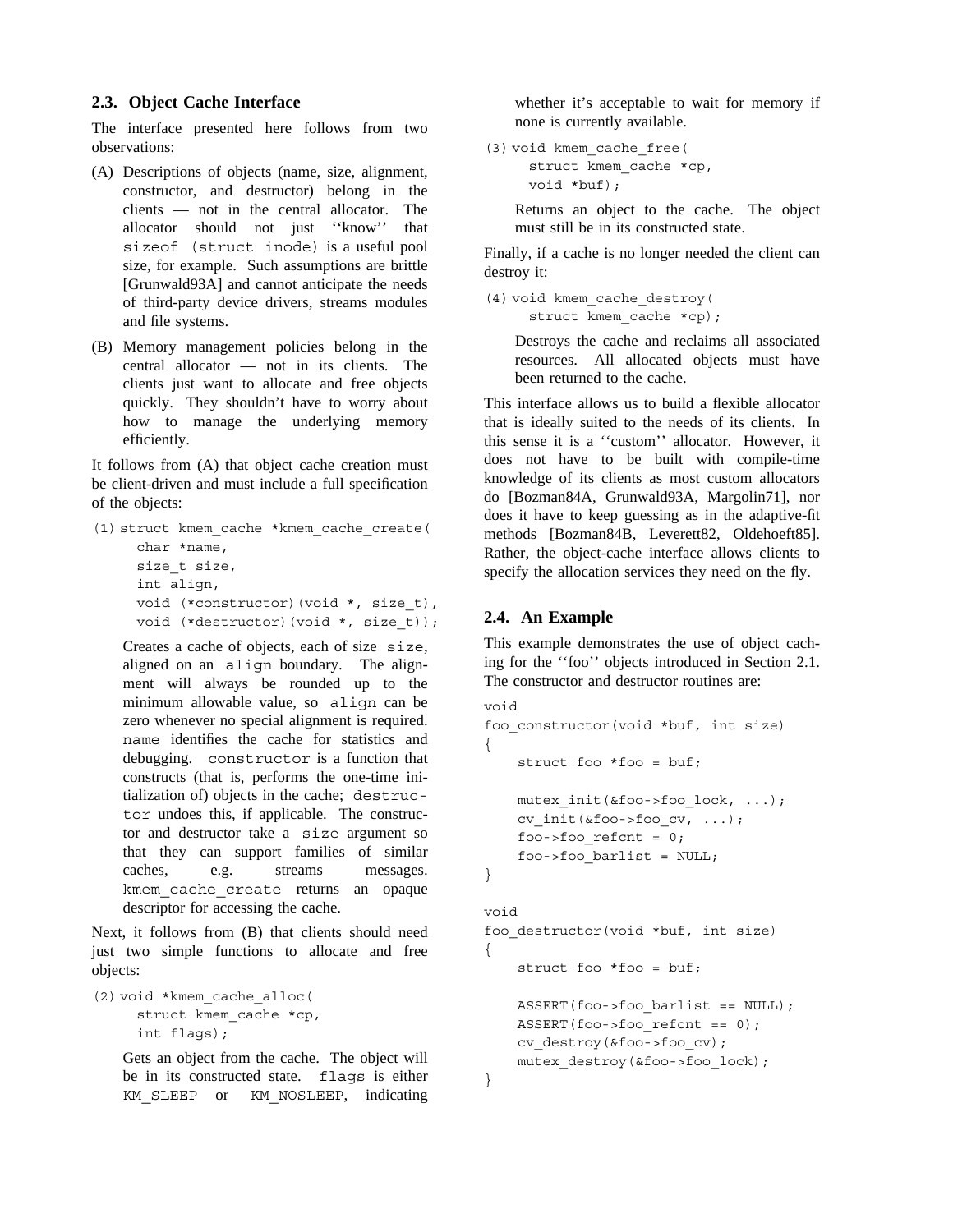To create the foo cache:

```
foo_cache = kmem_cache_create("foo_cache",
   sizeof (struct foo), 0,
   foo_constructor, foo_destructor);
```
To allocate, use, and free a foo object:

foo = kmem\_cache\_alloc(foo\_cache, KM\_SLEEP); use foo;

kmem cache free(foo cache, foo);

This makes foo allocation fast, because the allocator will usually do nothing more than fetch an already-constructed foo from the cache. foo\_constructor and foo\_destructor will be invoked only to populate and drain the cache, respectively.

The example above illustrates a beneficial side-effect of object caching: it reduces the instruction-cache footprint of the code that *uses* cached objects by moving the rarely-executed construction and destruction code out of the hot path.

#### **3. Slab Allocator Implementation**

This section describes the implementation of the SunOS 5.4 kernel memory allocator, or ''slab allocator,'' in detail. (The name derives from one of the allocator's main data structures, the *slab*. The name stuck within Sun because it was more distinctive than ''object'' or ''cache.'' Slabs will be discussed in Section 3.2.)

The terms *object*, *buffer*, and *chunk* will be used more or less interchangeably, depending on how we're viewing that piece of memory at the moment.

# **3.1. Caches**

Each cache has a *front end* and *back end* which are designed to be as decoupled as possible:

| back end        |       | front end        |
|-----------------|-------|------------------|
| kmem cache grow | cache | kmem cache alloc |
| kmem cache reap |       | kmem cache free  |

The front end is the public interface to the allocator. It moves objects to and from the cache, calling into the back end when it needs more objects.

The back end manages the flow of real memory through the cache. The influx routine

(kmem\_cache\_grow()) gets memory from the VM system, makes objects out of it, and feeds those objects into the cache. The outflux routine (kmem cache reap()) is invoked by the VM system when it wants some of that memory back e.g., at the onset of paging. Note that all back-end activity is triggered solely by memory pressure. Memory flows in when the cache needs more objects and flows back out when the rest of the system needs more pages; there are no arbitrary limits or watermarks. Hysteresis control is provided by a working-set algorithm, described in Section 3.4.

The slab allocator is not a monolithic entity, but rather is a loose confederation of independent caches. The caches have no shared state, so the allocator can employ per-cache locking instead of protecting the entire arena (kernel heap) with one global lock. Per-cache locking improves scalability by allowing any number of distinct caches to be accessed simultaneously.

Each cache maintains its own statistics total allocations, number of allocated and free buffers, etc. These per-cache statistics provide insight into overall system behavior. They indicate which parts of the system consume the most memory and help to identify memory leaks. They also indicate the activity level in various subsystems, to the extent that allocator traffic is an accurate approximation. (Streams message allocation is a direct measure of streams activity, for example.)

The slab allocator is operationally similar to the ''CustoMalloc'' [Grunwald93A], ''QuickFit'' [Weinstock88], and ''Zone'' [VanSciver88] allocators, all of which maintain distinct freelists of the most commonly requested buffer sizes. The Grunwald and Weinstock papers each demonstrate that a customized segregated-storage allocator one that has *a priori* knowledge of the most common allocation sizes — is usually optimal in both space *and* time. The slab allocator is in this category, but has the advantage that its customizations are client-driven at run time rather than being hard-coded at compile time. (This is also true of the Zone allocator.)

The standard non-caching allocation routines, kmem\_alloc(9F) and kmem\_free(9F), use object caches internally. At startup, the system creates a set of about 30 caches ranging in size from 8 bytes to 9K in roughly 10-20% increments. kmem\_alloc() simply performs a kmem cache alloc() from the nearest-size cache. Allocations larger than 9K, which are rare, are handled directly by the back-end page supplier.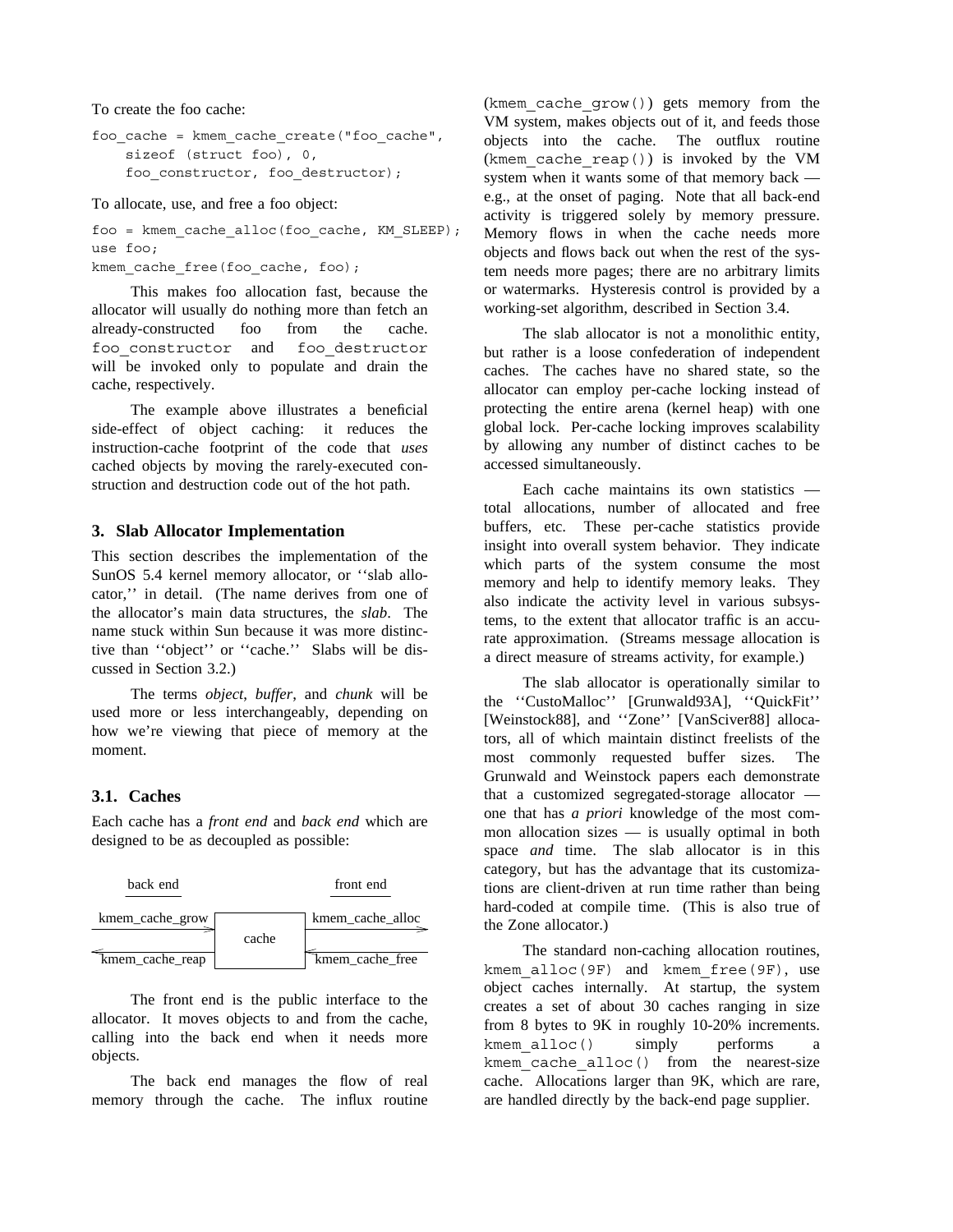#### **3.2. Slabs**

The *slab* is the primary unit of currency in the slab allocator. When the allocator needs to grow a cache, for example, it acquires an entire slab of objects at once. Similarly, the allocator reclaims unused memory (shrinks a cache) by relinquishing a complete slab.

A slab consists of one or more pages of virtually contiguous memory carved up into equal-size chunks, with a reference count indicating how many of those chunks have been allocated. The benefits of using this simple data structure to manage the arena are somewhat striking:

**(1) Reclaiming unused memory is trivial.** When the slab reference count goes to zero the associated pages can be returned to the VM system. Thus a simple reference count replaces the complex trees, bitmaps, and coalescing algorithms found in most other allocators [Knuth68, Korn85, Standish80].

**(2) Allocating and freeing memory are fast, constant-time operations.** All we have to do is move an object to or from a freelist and update a reference count.

**(3) Severe external fragmentation (unused buffers on the freelist) is unlikely.** Over time, many allocators develop an accumulation of small, unusable buffers. This occurs as the allocator splits existing free buffers to satisfy smaller requests. For example, the right sequence of 32-byte and 40-byte allocations may result in a large accumulation of free 8-byte buffers — even though no 8-byte buffers are ever requested [Standish80]. A segregatedstorage allocator cannot suffer this fate, since the only way to populate its 8-byte freelist is to actually allocate and free 8-byte buffers. Any sequence of 32-byte and 40-byte allocations — no matter how complex — can only result in population of the 32 byte and 40-byte freelists. Since prior allocation is a good predictor of future allocation [Weinstock88] these buffers are likely to be used again.

The other reason that slabs reduce external fragmentation is that all objects in a slab are of the same type, so they have the same lifetime distribution.\* The resulting segregation of short-lived and longlived objects at slab granularity reduces the likelihood of an entire page being held hostage due to a single long-lived allocation [Barrett93, Hanson90].

\_\_\_\_\_\_\_\_\_\_\_\_\_\_\_\_\_\_\_\_\_\_\_\_\_\_\_\_\_\_\_\_\_\_\_\_

**(4) Internal fragmentation (per-buffer wasted space) is minimal.** Each buffer is exactly the right size (namely, the cache's object size), so the only wasted space is the unused portion at the end of the slab. For example, assuming 4096-byte pages, the slabs in a 400-byte object cache would each contain 10 buffers, with 96 bytes left over. We can view this as equivalent 9.6 bytes of wasted space per 400-byte buffer, or 2.4% internal fragmentation.

In general, if a slab contains *n* buffers, then the internal fragmentation is at most  $1/n$ ; thus the allocator can actually control the amount of internal fragmentation by controlling the slab size. However, larger slabs are more likely to cause external fragmentation, since the probability of being able to reclaim a slab decreases as the number of buffers per slab increases. The SunOS 5.4 implementation limits internal fragmentation to 12.5% (1/8), since this was found to be the empirical sweet-spot in the trade-off between internal and external fragmentation.

### **3.2.1. Slab Layout — Logical**

The contents of each slab are managed by a kmem\_slab data structure that maintains the slab's linkage in the cache, its reference count, and its list of free buffers. In turn, each buffer in the slab is managed by a kmem bufctl structure that holds the freelist linkage, buffer address, and a backpointer to the controlling slab. Pictorially, a slab looks like this (bufctl-to-slab back-pointers not shown):



one or more pages

<sup>\*</sup> The generic caches that back kmem\_alloc() are a notable exception, but they constitute a relatively small fraction of the arena in SunOS 5.4 — all of the major consumers of memory now use kmem\_cache\_alloc().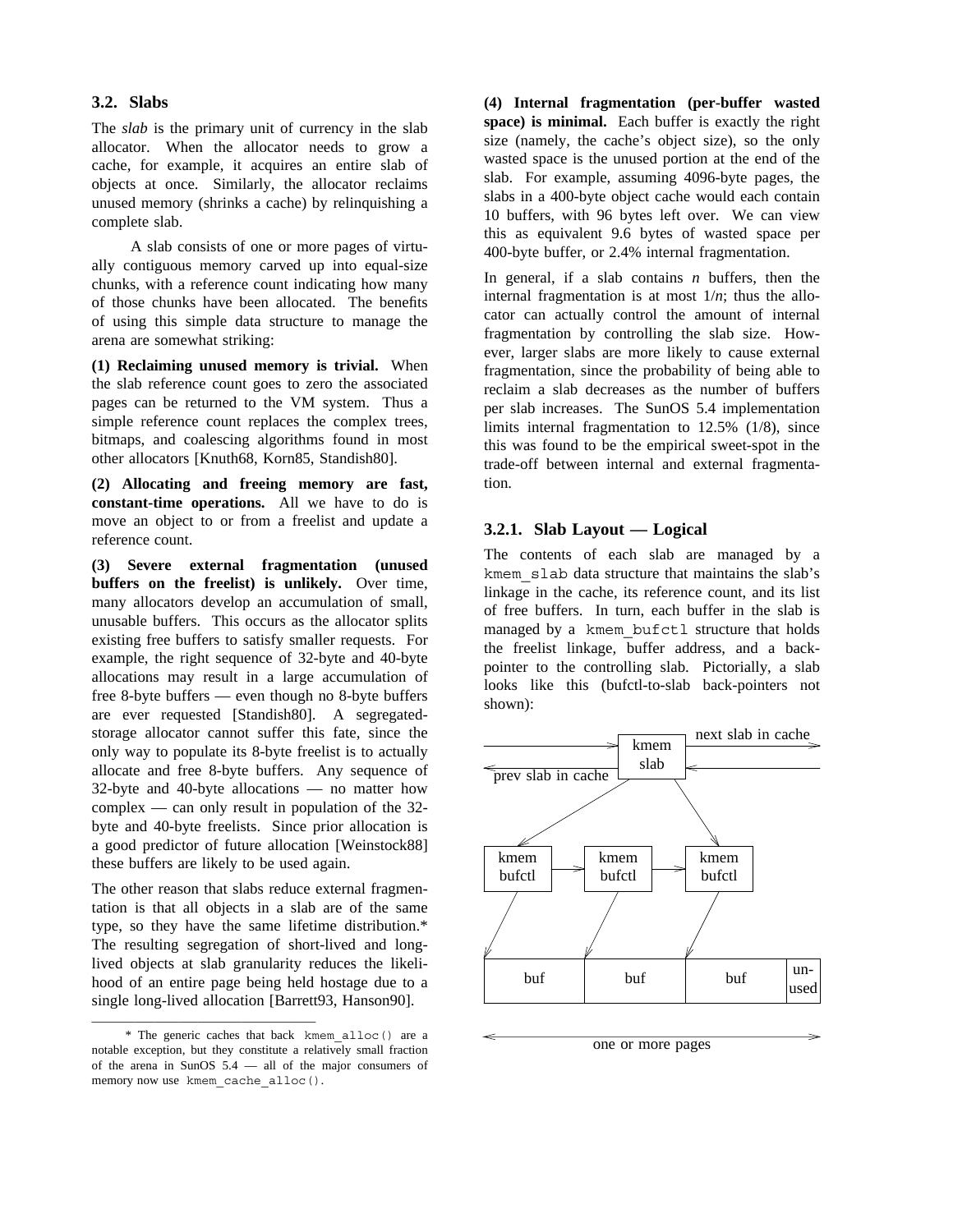#### **3.2.2. Slab Layout for Small Objects**

For objects smaller than 1/8 of a page, a slab is built by allocating a page, placing the slab data at the end, and dividing the rest into equal-size buffers:

| buf      | buf | $\cdots$ | buf | buf | lused | $un-$ kmem<br>slab |
|----------|-----|----------|-----|-----|-------|--------------------|
|          |     |          |     |     |       |                    |
| one page |     |          |     |     |       |                    |

Each buffer serves as its own bufctl while on the freelist. Only the linkage is actually needed, since everything else is computable. These are essential optimizations for small buffers — otherwise we would end up allocating almost as much memory for bufctls as for the buffers themselves.

The freelist linkage resides at the *end* of the buffer, rather than the beginning, to facilitate debugging. This is driven by the empirical observation that the beginning of a data structure is typically more active than the end. If a buffer is modified after being freed, the problem is easier to diagnose if the heap *structure* (freelist linkage) is still intact.

The allocator reserves an additional word for constructed objects so that the linkage doesn't overwrite any constructed state.

#### **3.2.3. Slab Layout for Large Objects**

The above scheme is efficient for small objects, but not for large ones. It could fit only *one* 2K buffer on a 4K page because of the embedded slab data. Moreover, with large (multi-page) slabs we lose the ability to determine the slab data address from the buffer address. Therefore, for large objects the physical layout is identical to the logical layout. The required slab and bufctl data structures come from their own (small-object!) caches. A per-cache self-scaling hash table provides buffer-to-bufctl conversion.

#### **3.3. Freelist Management**

Each cache maintains a circular, doubly-linked list of all its slabs. The slab list is partially sorted, in that the empty slabs (all buffers allocated) come first, followed by the partial slabs (some buffers allocated, some free), and finally the complete slabs (all buffers free, refcnt  $== 0$ ). The cache's freelist pointer points to its first non-empty slab. Each slab, in turn, has its own freelist of available buffers. This two-level freelist structure simplifies memory reclaiming. When the allocator reclaims a slab it doesn't have to unlink each buffer from the cache's freelist — it just unlinks the slab.

#### **3.4. Reclaiming Memory**

When kmem cache free() sees that the slab reference count is zero, it does not immediately reclaim the memory. Instead, it just moves the slab to the tail of the freelist where all the complete slabs reside. This ensures that no complete slab will be broken up unless all partial slabs have been depleted.

When the system runs low on memory it asks the allocator to liberate as much memory as it can. The allocator obliges, but retains a 15-second working set of recently-used slabs to prevent thrashing. Measurements indicate that system performance is fairly insensitive to the slab working-set interval. Presumably this is because the two extremes zero working set (reclaim all complete slabs on demand) and infinite working-set (never reclaim anything) — are both reasonable, albeit suboptimal, policies.

#### **4. Hardware Cache Effects**

Modern hardware relies on good cache utilization, so it is important to design software with cache effects in mind. For a memory allocator there are two broad classes of cache effects to consider: the distribution of buffer addresses and the cache footprint of the allocator itself. The latter topic has received some attention [Chen93, Grunwald93B], but the effect of buffer address distribution on cache utilization and bus balance has gone largely unrecognized.

# **4.1. Impact of Buffer Address Distribution on Cache Utilization**

The address distribution of mid-size buffers can affect the system's overall cache utilization. In particular, power-of-two allocators — where all buffers are  $2^n$  bytes and are  $2^n$ -byte aligned — are pessimal.\* Suppose, for example, that every inode (∼−300 bytes) is assigned a 512-byte buffer, 512-byte aligned, and that only the first dozen fields of an inode (48 bytes) are frequently referenced. Then the majority of inode-related memory traffic will be

\_\_\_\_\_\_\_\_\_\_\_\_\_\_\_\_\_\_\_\_\_\_\_\_\_\_\_\_\_\_\_\_\_\_\_\_

<sup>\*</sup> Such allocators are common because they are easy to implement. For example, 4.4BSD and SVr4 both employ power-of-two methods [McKusick88, Lee89].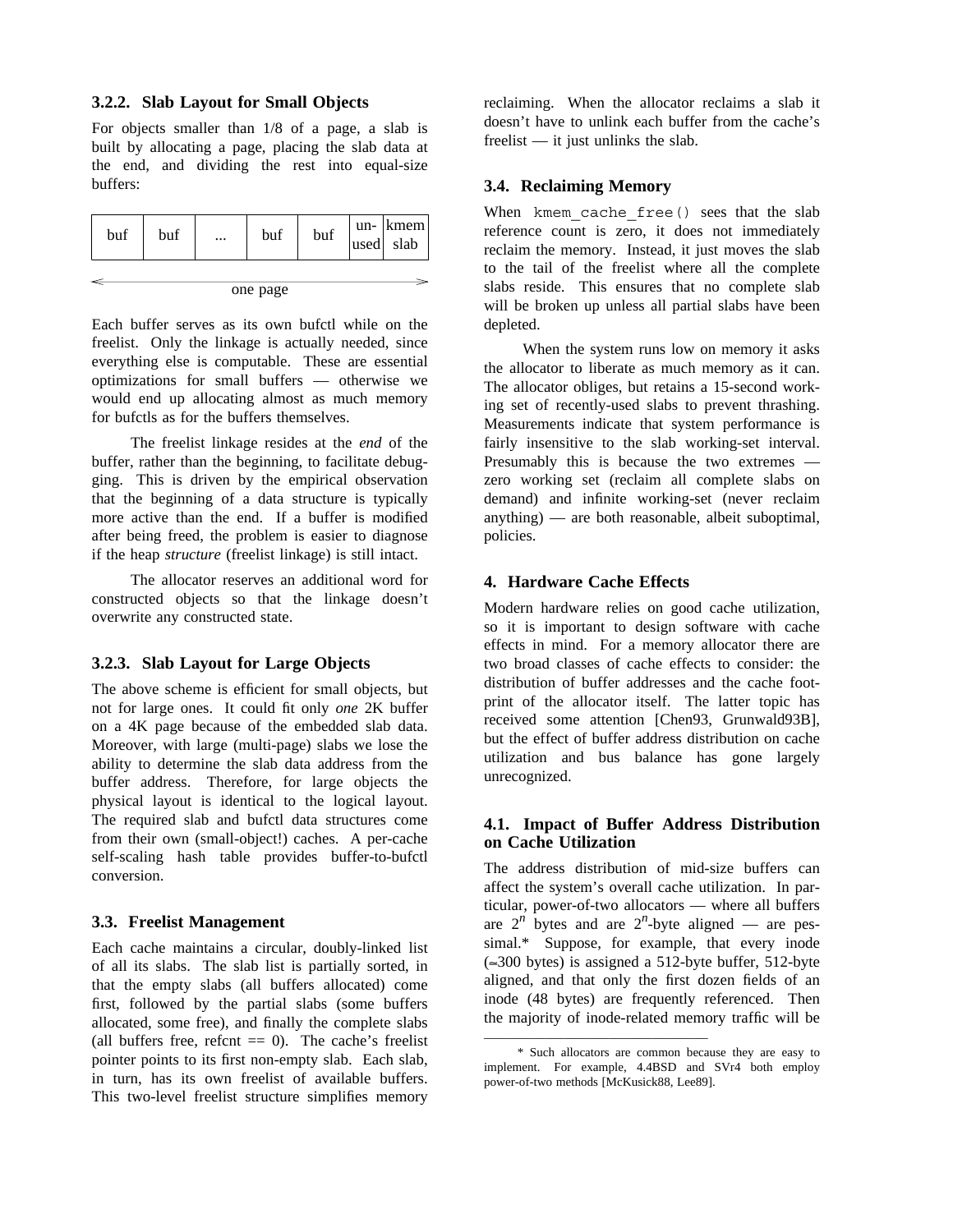at addresses between 0 and 47 modulo 512. Thus the cache lines near 512-byte boundaries will be heavily loaded while the rest lie fallow. In effect only 9% (48/512) of the cache will be usable by inodes. Fully-associative caches would not suffer this problem, but current hardware trends are toward simpler rather than more complex caches.

Of course, there's nothing special about inodes. The kernel contains many other mid-size data structures (e.g. 100-500 bytes) with the same essential qualities: there are many of them, they contain only a few heavily used fields, and those fields are grouped together at or near the beginning of the structure. This artifact of the way data structures evolve has not previously been recognized as an important factor in allocator design.

### **4.2. Impact of Buffer Address Distribution on Bus Balance**

On a machine that interleaves memory across multiple main buses, the effects described above also have a significant impact on bus utilization. The SPARCcenter 2000, for example, employs 256-byte interleaving across two main buses [Cekleov92]. Continuing the example above, we see that any power-of-two allocator maps the first half of every inode (the hot part) to bus 0 and the second half to bus 1. Thus almost all inode-related cache misses are serviced by bus 0. The situation is exacerbated by an inflated miss rate, since all of the inodes are fighting over a small fraction of the cache.

These effects can be dramatic. On a SPARCcenter 2000 running LADDIS under a SunOS 5.4 development kernel, replacing the old allocator (a power-of-two buddy-system [Lee89]) with the slab allocator reduced bus imbalance from 43% to just 17%. In addition, the primary cache miss rate dropped by 13%.

# **4.3. Slab Coloring**

The slab allocator incorporates a simple coloring scheme that distributes buffers evenly throughout the cache, resulting in excellent cache utilization and bus balance. The concept is simple: each time a new slab is created, the buffer addresses start at a slightly different offset (color) from the slab base (which is always page-aligned). For example, for a cache of 200-byte objects with 8-byte alignment, the first slab's buffers would be at addresses 0, 200, 400, ... relative to the slab base. The next slab's buffers would be at offsets 8, 208, 408, ... and so

on. The maximum slab color is determined by the amount of unused space in the slab. In this example, assuming 4K pages, we can fit 20 200-byte buffers in a 4096-byte slab. The buffers consume 4000 bytes, the kmem\_slab data consumes 32 bytes, and the remaining 64 bytes are available for coloring. Thus the maximum slab color is 64, and the slab color sequence is 0, 8, 16, 24, 32, 40, 48, 56, 64, 0, 8, ...

One particularly nice property of this coloring scheme is that mid-size power-of-two buffers receive the maximum amount of coloring, since they are the worst-fitting. For example, while 128 bytes goes perfectly into 4096, it goes nearpessimally into 4096 - 32, which is what's actually available (because of the embedded slab data).

#### **4.4. Arena Management**

An allocator's arena management strategy determines its dynamic cache footprint. These strategies fall into three broad categories: sequential-fit methods, buddy methods, and segregated-storage methods [Standish80].

A sequential-fit allocator must typically search several nodes to find a good-fitting buffer. Such methods are, by nature, condemned to a large cache footprint: they have to examine a significant number of nodes that are generally nowhere near each other. This causes not only cache misses, but TLB misses as well. The coalescing stages of buddy-system allocators [Knuth68, Lee89] have similar properties.

A segregated-storage allocator, such as the slab allocator, maintains separate freelists for different buffer sizes. These allocators generally have good cache locality because allocating a buffer is so simple. All the allocator has to do is determine the right freelist (by computation, by table lookup, or by having it supplied as an argument) and take a buffer from it. Freeing a buffer is similarly straightforward. There are only a handful of pointers to load, so the cache footprint is small.

The slab allocator has the additional advantage that for small to mid-size buffers, most of the relevant information — the slab data, bufctls, and buffers themselves — resides on a single page. Thus a single TLB entry covers most of the action.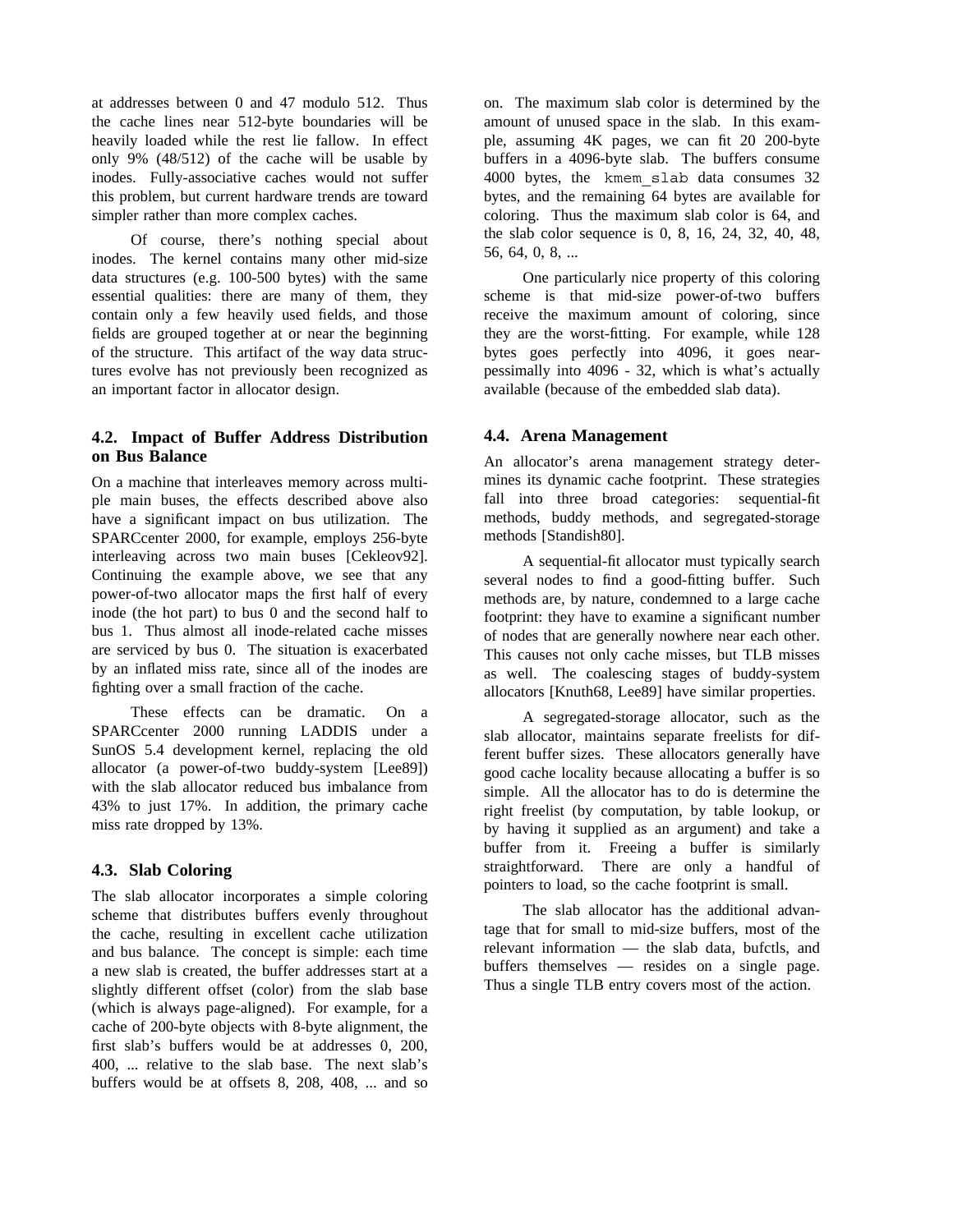### **5. Performance**

This section compares the performance of the slab allocator to three other well-known kernel memory allocators:

**SunOS 4.1.3**, based on [Stephenson83], a sequential-fit method;

**4.4BSD**, based on [McKusick88], a power-oftwo segregated-storage method;

**SVr4**, based on [Lee89], a power-of-two buddy-system method. This allocator was employed in all previous **SunOS 5.x** releases.

To get a fair comparison, each of these allocators was ported into the same SunOS 5.4 base system. This ensures that we are comparing just allocators, not entire operating systems.

### **5.1. Speed Comparison**

On a SPARCstation-2 the time required to allocate and free a buffer under the various allocators is as follows:  $\Box$ 

| Memory Allocation + Free Costs |                   |                  |  |
|--------------------------------|-------------------|------------------|--|
| allocator                      | time $(\mu \sec)$ | interface        |  |
| slab                           | 3.8               | kmem_cache_alloc |  |
| 4.4BSD                         | 4.1               | kmem alloc       |  |
| slab                           | 4.7               | kmem alloc       |  |
| SVr4                           | 9.4               | kmem alloc       |  |
| SunOS $4.1.3$                  | 25.0              | kmem alloc       |  |

Note: The 4.4BSD allocator offers both functional and preprocessor macro interfaces. These measurements are for the functional version. Non-binary interfaces in general were not considered, since these cannot be exported to drivers without exposing the implementation. The 4.4BSD allocator was compiled *without* KMEMSTATS defined (it's on by default) to get the fastest possible code.

A mutex\_enter()/mutex\_exit() pair costs 1.0 μsec, so the locking required to allocate and free a buffer imposes a lower bound of 2.0 μsec. The slab and 4.4BSD allocators are both very close to this limit because they do very little work in the common cases. The 4.4BSD implementation of kmem\_alloc() is slightly faster, since it has less accounting to do (it never reclaims memory). The slab allocator's kmem cache alloc() interface is even faster, however, because it doesn't have to determine which freelist (cache) to use the cache descriptor is passed as an argument to kmem cache  $alloc()$ . In any event, the differences in speed between the slab and 4.4BSD allocators are small. This is to be expected, since all segregated-storage methods are operationally similar. Any good segregated-storage implementation should achieve excellent performance.

The SVr4 allocator is slower than most buddy systems but still provides reasonable, predictable speed. The SunOS 4.1.3 allocator, like most sequential-fit methods, is comparatively slow and quite variable.

The benefits of object caching are not visible in the numbers above, since they only measure the cost of the allocator itself. The table below shows the effect of object caching on some of the most frequent allocations in the SunOS 5.4 kernel (SPARCstation-2 timings, in microseconds): \_ \_\_\_\_\_\_\_\_\_\_\_\_\_\_\_\_\_\_\_\_\_\_\_\_\_\_\_\_\_\_\_\_\_\_\_\_\_\_\_\_\_\_\_

| <b>Effect of Object Caching</b> |         |         |          |  |
|---------------------------------|---------|---------|----------|--|
| allocation                      | without | with    | improve- |  |
| type                            | caching | caching | ment     |  |
| alloch                          | 8.3     | 6.0     | 1.4x     |  |
| dupb                            | 13.4    | 8.7     | 1.5x     |  |
| shalloc                         | 29.3    | 5.7     | 5.1x     |  |
| allocq                          | 40.0    | 10.9    | 3.7x     |  |
| anonmap_alloc                   | 16.3    | 10.1    | 1.6x     |  |
| makepipe                        | 126.0   | 98.0    | 1.3x     |  |

All of the numbers presented in this section measure the performance of the allocator in isolation. The allocator's effect on overall system performance will be discussed in Section 5.3.

# **5.2. Memory Utilization Comparison**

An allocator generally consumes more memory than its clients actually request due to imperfect fits (internal fragmentation), unused buffers on the freelist (external fragmentation), and the overhead of the allocator's internal data structures. The ratio of memory requested to memory consumed is the allocator's *memory utilization*. The complementary ratio is the *memory wastage* or *total fragmentation*. Good memory utilization is essential, since the kernel heap consumes physical memory.

An allocator's space efficiency is harder to characterize than its speed because it is workloaddependent. The best we can do is to measure the various allocators' memory utilization under a fixed set of workloads. To this end, each allocator was subjected to the following workload sequence:

(1) System boot. This measures the system's memory utilization at the console login prompt after rebooting.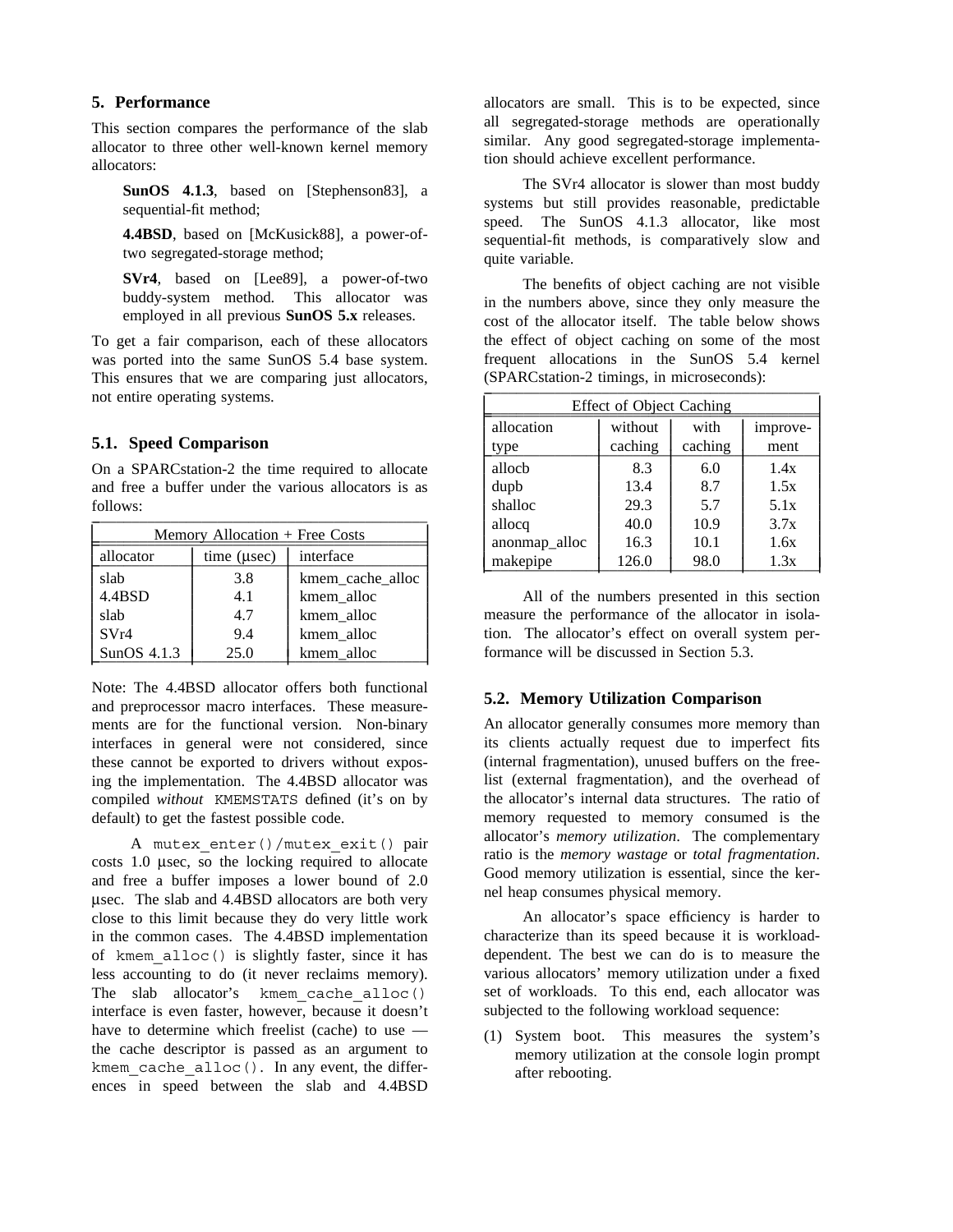(2) A brief spike in load, generated by the following trivial program:

```
fork(); fork(); fork(); fork();
fork(); fork(); fork(); fork();
fd = socket(AF UNIX, SOCK STREAM, 0);sleep(60);
close(fd);
```
This creates 256 processes, each of which creates a socket. This causes a temporary surge in demand for a variety of kernel data structures.

(3) Find. This is another trivial spikegenerator:

find /usr -mount -exec file  $\{\}\ \rangle$ ;

(4) Kenbus. This is a standard timesharing benchmark. Kenbus generates a large amount of concurrent activity, creating large demand for both user and kernel memory.

Memory utilization was measured after each step. The table below summarizes the results for a 16MB SPARCstation-1. The slab allocator significantly outperformed the others, ending up with half the fragmentation of the nearest competitor (results are cumulative, so the ''kenbus'' column indicates the fragmentation after all four steps were completed):

|               | Total Fragmentation (waste) |       |      |        |     |
|---------------|-----------------------------|-------|------|--------|-----|
| allocator     | boot                        | spike | find | kenbus | s/m |
| slab          | 11%                         | 13%   | 14%  | 14%    | 233 |
| SunOS $4.1.3$ | 7%                          | 19%   | 19%  | 27%    | 210 |
| 4.4BSD        | 20%                         | 43%   | 43%  | 45%    | 205 |
| SVr4          | 23%                         | 45%   | 45%  | 46%    | 199 |

The last column shows the kenbus results, which measure peak throughput in units of scripts executed per minute (s/m). Kenbus performance is primarily memory-limited on this 16MB system, which is why the SunOS 4.1.3 allocator achieved better results than the 4.4BSD allocator despite being significantly slower. The slab allocator delivered the best performance by an 11% margin because it is both fast *and* space-efficient.

To get a handle on real-life performance the author used each of these allocators for a week on his personal desktop machine, a 32MB SPARCstation-2. This machine is primarily used for reading e-mail, running simple commands and scripts, and connecting to test machines and compute servers. The results of this obviously noncontrolled experiment were:

| Effect of One Week of Light Desktop Use |          |        |  |  |
|-----------------------------------------|----------|--------|--|--|
| kernel<br>fragmen-                      |          |        |  |  |
| allocator                               | heap     | tation |  |  |
| slab                                    | $6.0$ MB | 9%     |  |  |
| SunOS 4.1.3                             | 6.7 MB   | 17%    |  |  |
| SVr4                                    | 8.5 MB   | 35%    |  |  |
| 4.4BSD                                  | 9.0 MB   | 38%    |  |  |

These numbers are consistent with the results from the synthetic workload described above. In both cases, the slab allocator generates about half the fragmentation of SunOS 4.1.3, which in turn generates about half the fragmentation of SVr4 and 4.4BSD.

# **5.3. Overall System Performance**

The kernel memory allocator affects overall system performance in a variety of ways. In previous sections we considered the effects of several individual factors: object caching, hardware cache and bus effects, speed, and memory utilization. We now turn to the most important metric: the bottom-line performance of interesting workloads. In SunOS 5.4 the SVr4-based allocator was replaced by the slab allocator described here. The table below shows the net performance improvement in several key areas.  $\sum_{i=1}^{n}$ 

| System Performance Improvement            |                            |               |  |
|-------------------------------------------|----------------------------|---------------|--|
| with Slab Allocator                       |                            |               |  |
| workload<br>what it measures<br>gain      |                            |               |  |
| DeskBench                                 | 12%                        | window system |  |
| kenbus                                    | timesharing<br>17%         |               |  |
| TPC-B                                     | 4%                         | database      |  |
| <b>LADDIS</b>                             | NFS service<br>3%          |               |  |
| parallel make                             | parallel compilation<br>5% |               |  |
| terminal server<br>many-user typing<br>5% |                            |               |  |

Notes:

⎜ ⎜ ⎜ ⎜ ⎜ ⎜ ⎜ ⎜ ⎜

- (1) DeskBench and kenbus are both memorybound in 16MB, so most of the improvement here is due to the slab allocator's space efficiency.
- (2) The TPC-B workload causes very little kernel memory allocation, so the allocator's speed is not a significant factor here. The test was run on a large server with enough memory that it never paged (under either allocator), so space efficiency is not a factor either. The 4% performance improvement is due solely to better cache utilization (5% fewer primary cache misses, 2% fewer secondary cache misses).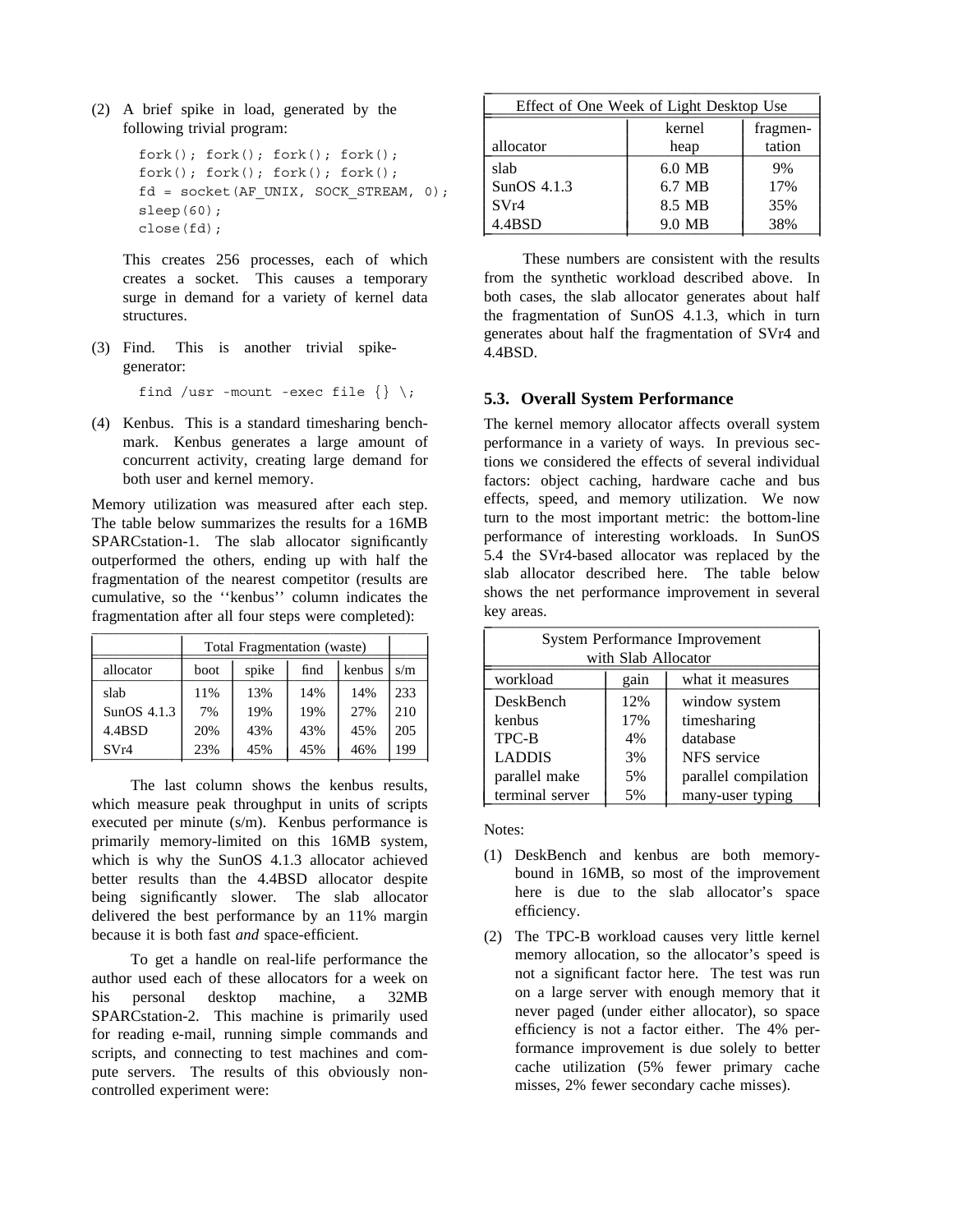- (3) Parallel make was run on a large server that never paged. This workload generates a lot of allocator traffic, so the improvement here is attributable to the slab allocator's speed, object caching, and the system's lower overall cache miss rate (5% fewer primary cache misses, 4% fewer secondary cache misses).
- (4) Terminal server was also run on a large server that never paged. This benchmark spent 25% of its time in the kernel with the old allocator, versus 20% with the new allocator. Thus, the 5% bottom-line improvement is due to a 20% reduction in kernel time.

### **6. Debugging Features**

Programming errors that corrupt the kernel heap such as modifying freed memory, freeing a buffer twice, freeing an uninitialized pointer, or writing beyond the end of a buffer — are often difficult to debug. Fortunately, a thoroughly instrumented kernel memory allocator can detect many of these problems.

This section describes the debugging features of the slab allocator. These features can be enabled in any SunOS 5.4 kernel (not just special debugging versions) by booting under kadb (the kernel debugger) and setting the appropriate flags.\* When the allocator detects a problem, it provides detailed diagnostic information on the system console.

# **6.1. Auditing**

In audit mode the allocator records its activity in a circular transaction log. It stores this information in an extended version of the bufctl structure that includes the thread pointer, hi-res timestamp, and stack trace of the transaction. When corruption is detected by any of the other methods, the previous owners of the affected buffer (the likely suspects) can be determined.

#### **6.2. Freed-Address Verification**

\_\_\_\_\_\_\_\_\_\_\_\_\_\_\_\_\_\_\_\_\_\_\_\_\_\_\_\_\_\_\_\_\_\_\_\_

The buffer-to-bufctl hash table employed by largeobject caches can be used as a debugging feature: if the hash lookup in kmem\_cache\_free() fails, then the caller must be attempting to free a bogus address. The allocator can verify *all* freed addresses by changing the ''large object'' threshold to zero.

### **6.3. Detecting Use of Freed Memory**

When an object is freed, the allocator applies its destructor and fills it with the pattern 0xdeadbeef. The next time that object is allocated, the allocator verifies that it still contains the deadbeef pattern. It then fills the object with 0xbaddcafe and applies its constructor. The deadbeef and baddcafe patterns are chosen to be readily human-recognizable in a debugging session. They represent freed memory and uninitialized data, respectively.

#### **6.4. Redzone Checking**

Redzone checking detects writes past the end of a buffer. The allocator checks for redzone violations by adding a guard word to the end of each buffer and verifying that it is unmodified when the buffer is freed.

# **6.5. Synchronous Unmapping**

Normally, the slab working-set algorithm retains complete slabs for a while. In synchronousunmapping mode the allocator destroys complete slabs immediately. kmem slab destroy() returns the underlying memory to the back-end page supplier, which unmaps the page(s). Any subsequent reference to any object in that slab will cause a kernel data fault.

#### **6.6. Page-per-buffer Mode**

In page-per-buffer mode each buffer is given an entire page (or pages) so that every buffer can be unmapped when it is freed. The slab allocator implements this by increasing the alignment for all caches to the system page size. (This feature requires an obscene amount of physical memory.)

#### **6.7. Leak Detection**

The timestamps provided by auditing make it easy to implement a crude kernel memory leak detector at user level. All the user-level program has to do is periodically scan the arena (via /dev/kmem), looking for the appearance of new, persistent allocations. For example, any buffer that was allocated an hour ago and is still allocated now is a *possible* leak.

<sup>\*</sup> The availability of these debugging features adds no cost to most allocations. The per-cache flag word that indicates whether a hash table is present  $-$  i.e., whether the cache's objects are larger than 1/8 of a page — also contains the debugging flags. A single test checks all of these flags simultaneously, so the common case (small objects, no debugging) is unaffected.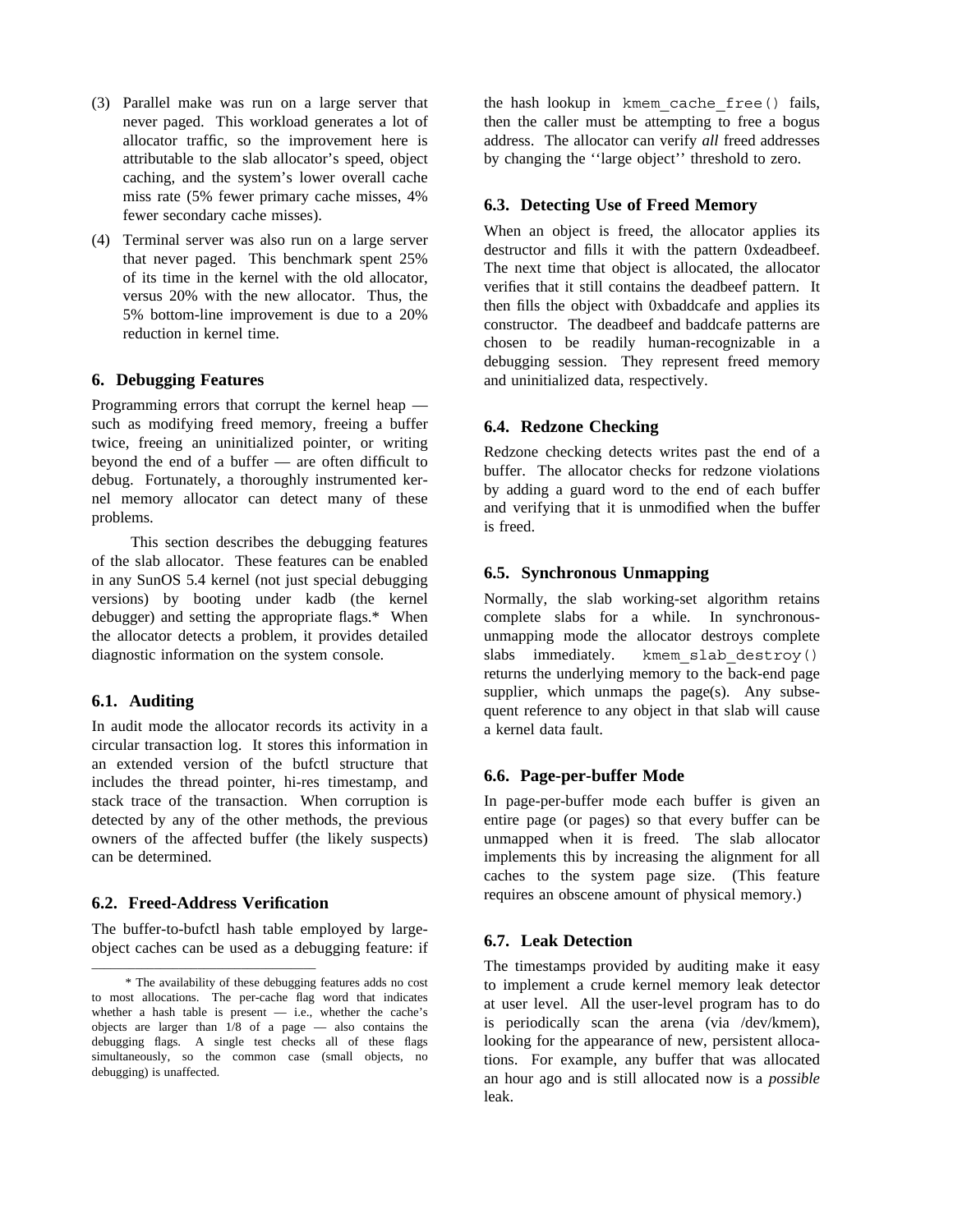# **6.8. An Example**

This example illustrates the slab allocator's response to modification of a free snode:

kernel memory allocator: buffer modified after being freed modification occurred at offset 0x18 (0xdeadbeef replaced by 0x34) buffer=ff8eea20 bufctl=ff8efef0 cache: snode\_cache previous transactions on buffer ff8eea20:

thread=ff8b93a0 time=T-0.000089 slab=ff8ca8c0 cache: snode\_cache kmem\_cache\_alloc+f8 specvp+48 ufs\_lookup+148

lookuppn+3ac lookupname+28 vn\_open+a4 copen+6c syscall+3e8

thread=ff8b94c0 time=T-1.830247 slab=ff8ca8c0 cache: snode\_cache kmem\_cache\_free+128 spec\_inactive+208 closef+94 syscall+3e8

(transaction log continues at ff31f410) kadb[0]:

Other errors are handled similarly. These features have proven helpful in debugging a wide range of problems during SunOS 5.4 development.

# **7. Future Directions**

# **7.1. Managing Other Types of Memory**

The slab allocator gets its pages from segkmem via the routines kmem\_getpages() and kmem\_freepages(); it assumes nothing about the underlying segment driver, resource maps, translation setup, etc. Since the allocator respects this firewall, it would be trivial to plug in alternate back-end page suppliers. The ''getpages'' and ''freepages'' routines could be supplied as additional arguments to kmem\_cache\_create(). This would allow us to manage multiple types of memory (e.g. normal kernel memory, device memory, pageable kernel memory, NVRAM, etc.) with a single allocator.

# **7.2. Per-Processor Memory Allocation**

The per-processor allocation techniques of McKenney and Slingwine [McKenney93] would fit nicely on top of the slab allocator. They define a fourlayer allocation hierarchy of decreasing speed and locality: per-CPU, global, coalesce-to-page, and coalesce-to-VM-block. The latter three correspond closely to the slab allocator's front-end, back-end, and page-supplier layers, respectively. Even in the absence of lock contention, small per-processor freelists could improve performance by eliminating locking costs and reducing invalidation traffic.

# **7.3. User-level Applications**

The slab allocator could also be used as a user-level memory allocator. The back-end page supplier could be  $mmap(2)$  or  $sbrk(2)$ .

# **8. Conclusions**

The slab allocator is a simple, fast, and spaceefficient kernel memory allocator. The object-cache interface upon which it is based reduces the cost of allocating and freeing complex objects and enables the allocator to segregate objects by size and lifetime distribution. Slabs take advantage of object size and lifetime segregation to reduce internal and external fragmentation, respectively. Slabs also simplify reclaiming by using a simple reference count instead of coalescing. The slab allocator establishes a push/pull relationship between its clients and the VM system, eliminating the need for arbitrary limits or watermarks to govern reclaiming. The allocator's coloring scheme distributes buffers evenly throughout the cache, improving the system's overall cache utilization and bus balance. In several important areas, the slab allocator provides measurably better system performance.

# **Acknowledgements**

Neal Nuckolls first suggested that the allocator should retain an object's state between uses, as our old streams allocator did (it now uses the slab allocator directly). Steve Kleiman suggested using VM pressure to regulate reclaiming. Gordon Irlam pointed out the negative effects of power-of-two alignment on cache utilization; Adrian Cockcroft hypothesized that this might explain the bus imbalance we were seeing on some machines (it did).

I'd like to thank Cathy Bonwick, Roger Faulkner, Steve Kleiman, Tim Marsland, Rob Pike, Andy Roach, Bill Shannon, and Jim Voll for their thoughtful comments on draft versions of this paper. Thanks also to David Robinson, Chaitanya Tikku, and Jim Voll for providing some of the measurements, and to Ashok Singhal for providing the tools to measure cache and bus activity.

Most of all, I thank Cathy for putting up with me (and without me) during this project.